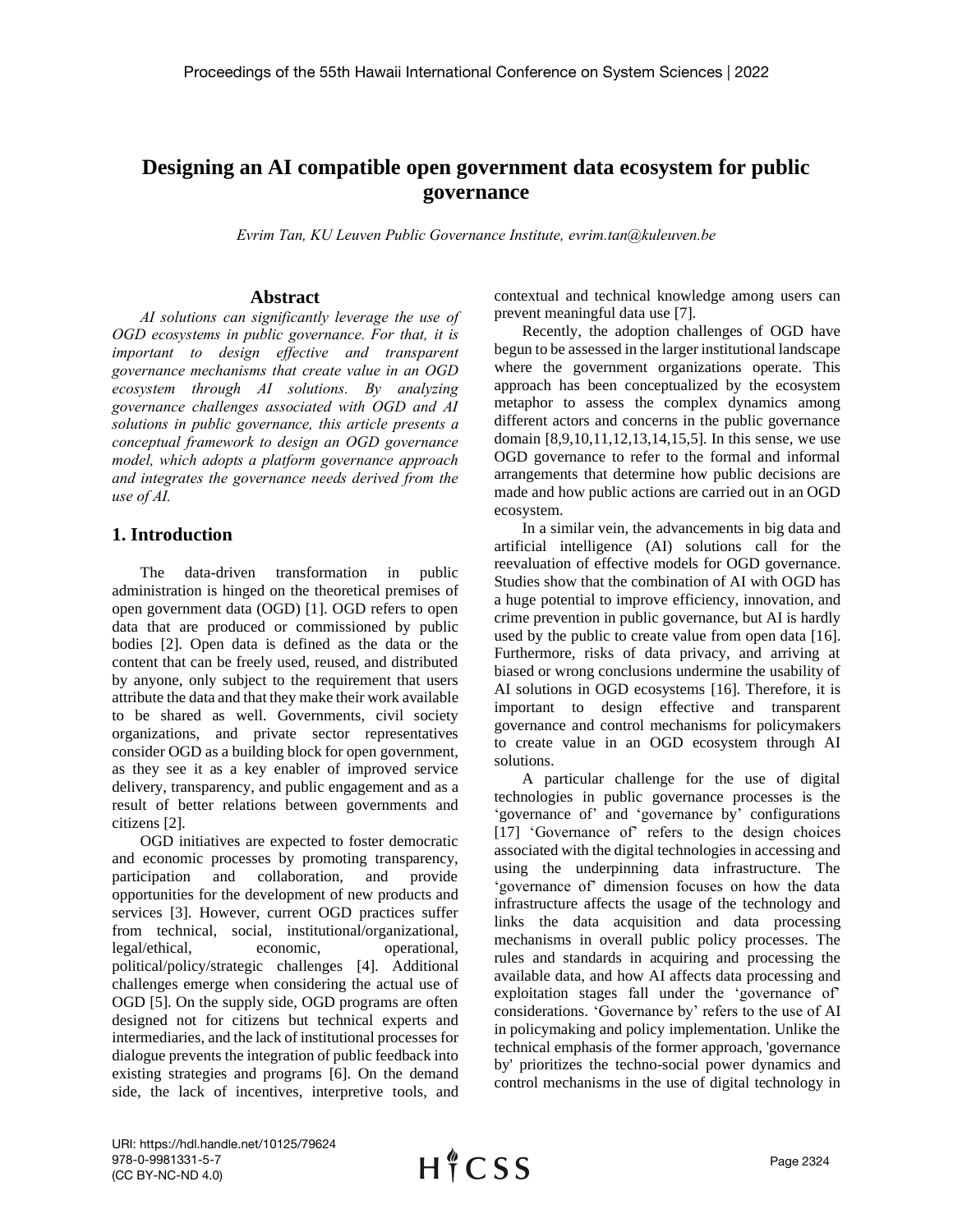public policy processes by looking into the role ascriptions of automated systems and human agents in the overall public governance. A model for OGD governance that is compatible with AI solutions should comprise both aspects.

The aim of this paper is threefold. First, by elucidating on the theoretical approaches to the OGD ecosystem to pinpoint the design principles for OGD ecosystem governance. Secondly, based on the theoretical and empirical cases to identify the key challenges associated with the 'governance of' and 'governance by' configurations for the AI-based solutions in the public sector. Thirdly, to develop a systematic decision-making tool to design a governance model for an OGD ecosystem, which integrates the governance needs derived from the use of AI. The purpose of this tool is to systematically identify and analyze the interrelationships among multiple change factors on governance design and to project the available design options based on the managerial, organizational, legal, technological, moral, and institutional variances in the OGD ecosystem.

The structure of this paper is as follows. Section 2 categorically presents the existing theoretical approaches to OGD ecosystem governance. Section 3 and 4 elaborate on the governance challenges associated with AI solutions in public administration following the 'governance of' and 'governance by' dimensions. Section 5 presents the systematic decision-making tool for the OGD ecosystem design in public governance. The conclusion section summarizes the main findings of the paper and shares recommendations for further research.

# **2. Conceptual approaches to OGD governance**

The literature provides different conceptual models and approaches to the OGD governance design. Based on the existing models in the literature, we identify seven different approaches to OGD governance design. The end of the section presents the common denominators of these approaches and highlights the key determinants.

The first approach to OGD governance design is based on policy processes in the OGD ecosystem. Reggi and Dawes [5] identify two policy cycles in the governance of OGD. One policy cycle addresses the innovation potential of OGD, the other addresses how OGD might support democratic values of participation and accountability. The model integrates the diverse goals of actors in the open data ecosystem and allows the assignment of different role definitions for the intermediaries between data providers and the beneficiaries of OGD products for innovation,

participation, and accountability purposes. This model allows the integration of techno-social power dynamics in the assessment of governance design and tracing the influence of actors on the policy processes.

The second approach to OGD governance design is based on contingencies. For instance, Lee et al [12] distinguish the external and internal contingencies for decentralized and centralized governance approaches in terms of the architecture design of OGD governance. External contingencies refer to the environmental context of a public sector organization, such as regulative framework, market structure, social and economic dynamics, political and institutional factors. Internal contingencies refer to the design choices associated with the platform governance conditions such as degree of control, type of control and strategies for governance. The strength of the model is that it creates a dynamic link between the policy goals and the underlying system infrastructure in the data governance. As such, the model allows estimations of policy outcomes based on the changes in the data governance architecture and changes in the external and internal contingencies (e.g. organizational, regulation, or policy changes).

The third approach in the literature is based on system design thinking. Systems thinking is a holistic approach that focuses on the way that a system's constituent parts interrelate and expounds on how systems work over time and within the context of larger systems [18]. Following the systems thinking approach, Millard [12] defines open governance as linking and integrating the worlds inside the government as well as linking and integrating these with the worlds outside government for the specific purpose of creating public value. Accordingly, he identifies three main components under open governance systems: open assets, open services, and open engagement. Being built on the intersections of open assets, open service, and open engagement, open government is expected to act as a platform, where the government can support a range of actors to collaborate with each other, as well as with the government itself, by facilitating and orchestrating engagements, managing assets, and providing tools to generate public value [11].

The fourth governance approach to the OGD ecosystem focuses on the operational processes in the production and reuse of open data. In this approach, open data is linked to an open governance strategy in which the government builds an open system that interacts with its environment [8]. In an exemplary model developed by Maretti et al [8], the governance choices at the macro-level pertain to the operational processes that are the basis of the open data system, including the digital strategy of the public administrations and the problem of protection and use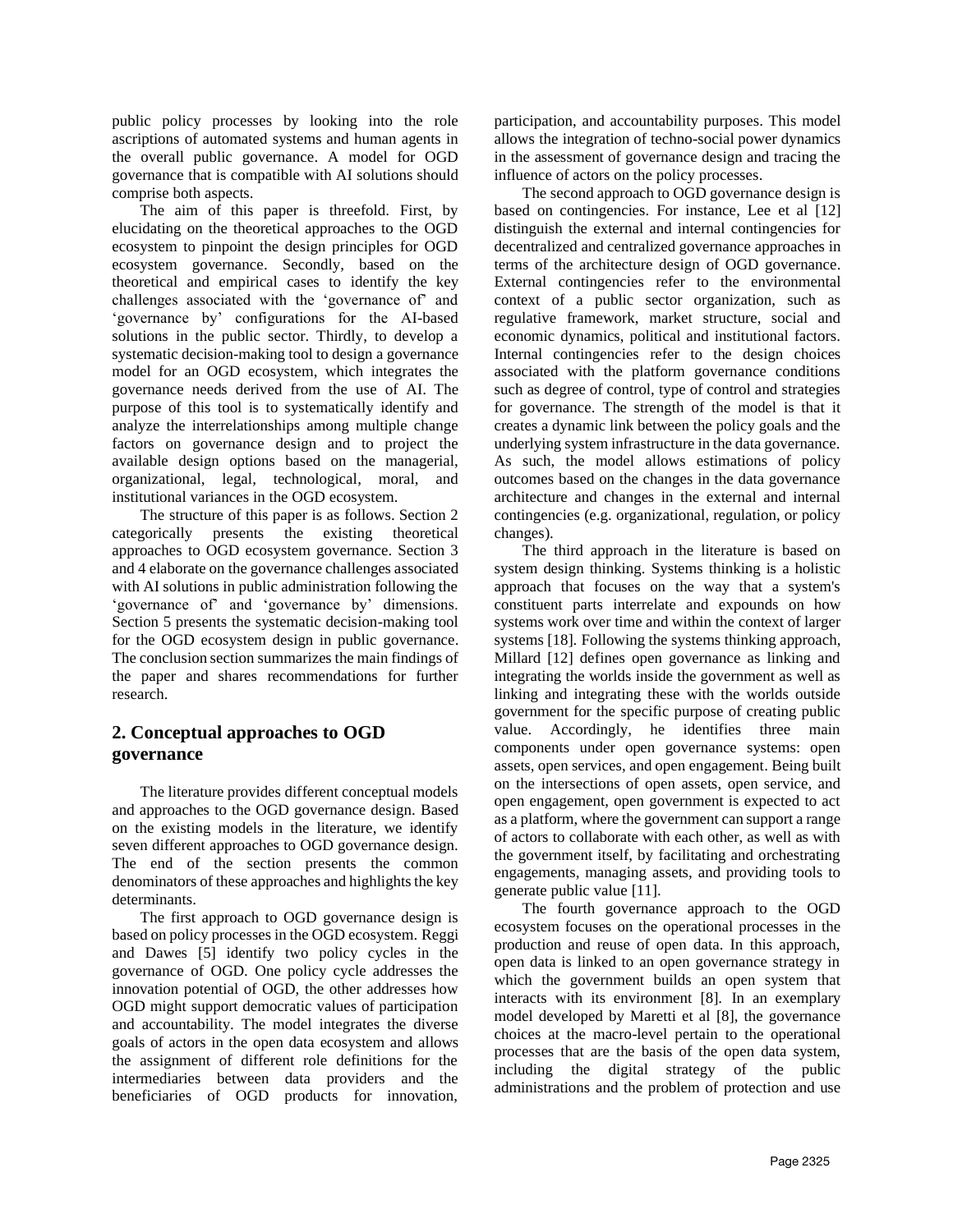of data. At the meso-level, governance choices pertain to the administrative processes of digital public administration. At the micro-level, governance choices pertain to the concrete use and reuse of open data in formal and informal teams among organizations in public administration and civic hackers. In this model of OGD governance, the ultimate governance design purpose of the government is to structure a participatory system that creates economic, political, social, operational, and technical benefits for participants.

The fifth approach to governance design of an OGD ecosystem is based on an organizational or institutional perspective. This approach relies on the platform theory from strategic management and information systems in the identification of the governance design constructs and distinct approaches for the implementation of OGD [9]. The conceptual model developed by Bonina and Eaton [9] for the governance of an OGD ecosystem brings together those constructs (i.e., core architecture, peripheral architecture, platform owner, contributors, developers, tools, rules) to analyze the organizational tools and resources in the supply and demand sides of open governance, as well as the institutional factors affecting the overall platform performance. In another study, Safarov [10] summarizes these institutional dimensions as policy and strategy, legislative foundations, organizational arrangements, relevant skills and educational support, and public support and awareness concerning open data.

The sixth possible approach to governance design is based on the management perspective. In an exemplary model for open data assessment framework, Welle Donker and van Loenen [13] identify governance as a framework of policies, processes, and instruments that structure the interaction between public sector entities and/or private sector entities to enable parties to reach their common goals. In their model, they identify five elements (i.e. vision, leadership, communication, self-organizing ability, and long-term financing) for assessing data governance in open data ecosystems. These elements are also influential on the data supply, and along with the user characteristics, they constitute the input to the ecosystem for the successful reuse of OGD. Welle Donker and van Loenen [13] underline those other important aspects such as the legal and policy frameworks and draw a clear demarcation between public tasks and private sector activities that additionally affect the performance of the overall ecosystem.

The last approach to governance design is based on the commons approach. Commons are based on the principles of bottom-up self-organization, the freedom of collective agency, polycentrism (multiple loci of governance), and subsidiarity (management at the lowest feasible level) [19]. According to Ostrom [20],

the world of natural resources is divided through the axes of rivalry and excludability, where the common goods refer to the rivalrous and non-excludable resources. More recently, the governance of online communities has attracted the attention of researchers [21], which treat open data as a common good. Fuster Morell [22] identifies eight critical aspects that define the direction of online creation communities (OCC) governance: collective mission or goal of the process; cultural principles/social norms; design of the platform of participation (where regulation is embedded in the code); self-management of contributions; formal policies applied to community interaction; license; decision-making and conflict resolution systems concerning community interaction; and infrastructure provision. These eight dimensions are linked to each other through the infrastructure provision. According to Morrell, infrastructure provision can be modeled across two axes: open versus closed to community involvement in infrastructure provision, and freedom and autonomy versus dependency on infrastructure. Based on the empirical analysis of fifty statistical cases and four case studies, Morrell clusters four provision models for OCC governance: corporation service (which is the case of Flickr), mission enterprise (wikiHow), autonomous representational foundation (Wikipedia), and assembly or assemblarian self-provision models (openesf.net).

Despite some overlapping dimensions, each conceptual approach emphasizes unique aspects based on the scope of governance activities. Notwithstanding the conceptual differences, we can highlight the following common denominators from the existing models on the design of OGD governance;

(1) OGD governance design depends on contextual factors such as the regulatory framework, organizational capacities, organizational culture, policy domain, ethical principles, public policy objectives, etc. The available design choices for OGD governance are contingent upon these contextual factors.

(2) OGD governance is most suitable to a platform ecosystem model where government and nongovernmental actors can share and reuse the data through the platform. Not only the capacities of actors involved in the platform ecosystem but also regulations, institutional design, and the market structure influencing OGD are important for the effectiveness and sustainability of the governance design.

(3) Policy goals, principles, strategies on data governance, as well as the managerial, technical, and administrative capacities in the ecosystem determine the characteristics of the platform ecosystem and the system architecture design for the use of digital technologies.

(4) OGD governance design needs to address the role of the actors in the platform ecosystem separately as individuals and in communities, as well as holistically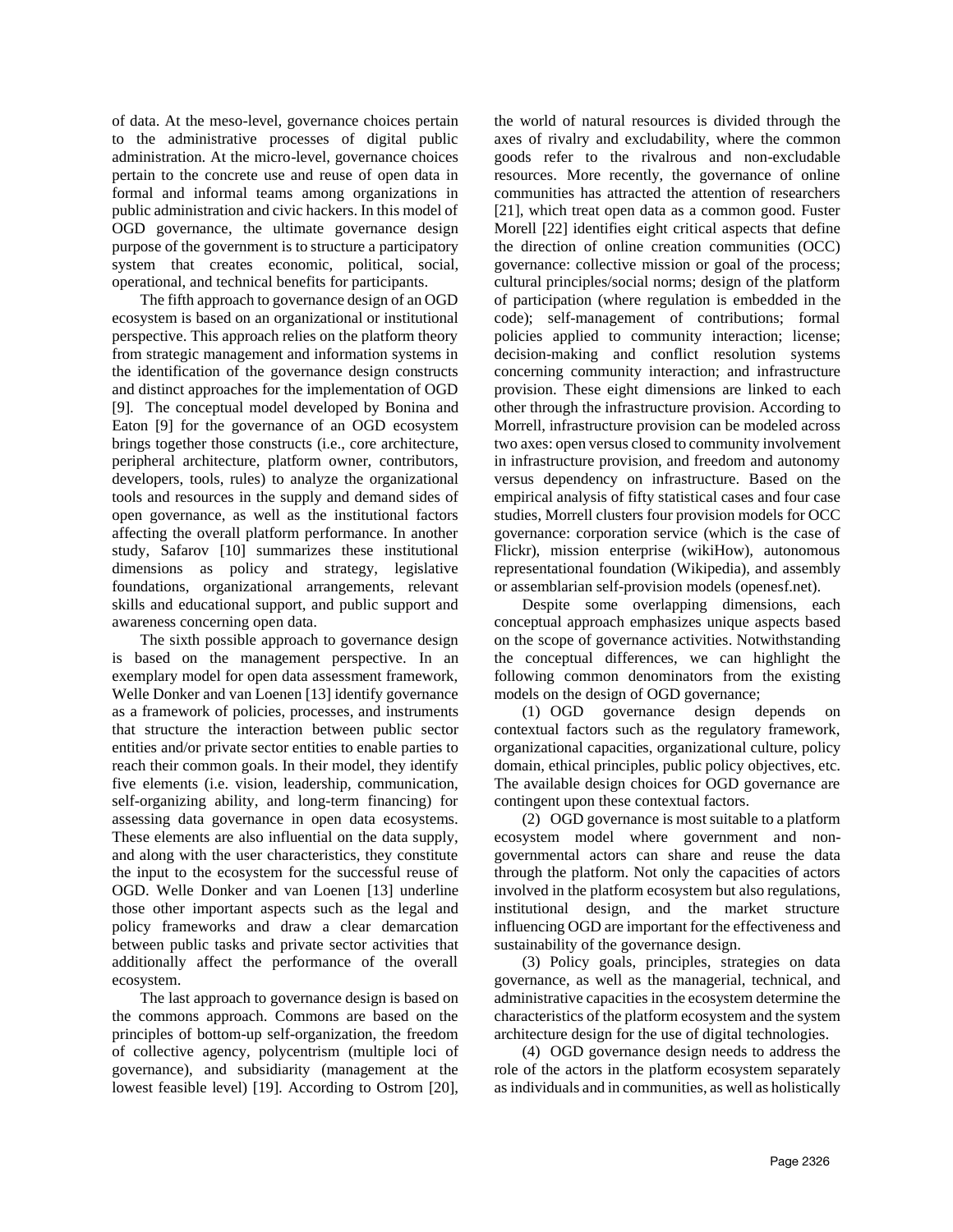assess all the constituent parts of the ecosystem in setting the rules of engagements in the use, reuse, and share of data.

# **3. Governance of AI**

This section expands on the theoretical basis of OGD ecosystem governance with the governance requirements resulting from the configurations of AIbased systems in public administration. Particularly, we will elucidate the governance of AI-based solutions in addressing data acquisition and data processing challenges in the OGD ecosystem.

# **3.1. Data acquisition**

The AI system acquires data by either conducting a primary data ascertainment through sensor systems and human data input, or by accessing available databases (e.g. machine logs, clouds, or Internet databases) in a secondary data ascertainment [23]. A data acquisition system samples the data input and transforms it into machine-readable data, while the software processes the acquired data for storage or presentation. The data feeding the system and the medium technologies and storages integrated into the system are key governance considerations in data acquisition. Challenges concerning the database size, data integration, data quality, and data standards (i.e. how and what data is collected, and what format it is stored in) can undercut the effectiveness of data processing and AI predictions.

For a successful implementation of AI strategies and programs, organizations must have access to a base set of data and must maintain a constant source of relevant data to ensure that AI can be useful in the selected policy domains. The input data can be in a multitude of formats such as text, audio, images, and videos. The wide range of sources to collect and store these data adds to the governance challenges. For successful predictions, all the relevant data must be integrated in a manner that the AI can understand and transform into useful results. A technological challenge for AI-based systems is to analyze unstructured data. For example, in healthcare, medical imaging represents a large share of relevant data, which even the most advanced AI-based systems (e.g. Watson) cannot read directly [24]. This means that depending on the data source, the AI system may need to be complemented with human experience.

Data quality is another core challenge in data acquisition. AI performs best when it has a good amount of quality data available to it. Therefore, AI solutions built on big data augment the performance of AI-based predictions. But big data pools different data from different origins that need contextualizing for analyses

and reports. Greg Hanson from Informatica argues that for well-curated data, enterprises should build a catalog of data assets and use engineering tools with AI built in the backend [25].

In the public sector, another challenge for data quality is the rules and standards employed in publicly available data. For example, GDPR obliges the purpose limitation principle on data acquisition, which may limit the pattern recognition functions of machine-learning systems. Therefore, not only the quality of data, but the variety of available data can affect the performance of AI applications.

The performance of AI is also related to the quality of the training data. Here, bias embedded in the training data is one of the biggest challenges that AI faces [26]. Often, data sources are laced with racial, gender, communal, or ethnic biases [27]. Biases embedded in the training data could easily lead to discriminatory and unjust consequences in policymaking and implementation processes. For example, the "Correctional Offender Management Profiling for Alternative Sanctions" (COMPAS), a system to predict whether a defendant would re-offend, was found to be as successful (65.2% accuracy) as a group of random humans [28] and to produce more false positives and less false negatives for black defendants [29].

Furthermore, data privacy in data acquisition, and how to achieve an appropriate balance between privacy and data acquisition is another pressing issue in AI adoption [30]. Hence, the ethical challenges accompanying data acquisition processes need to be addressed for the wider adoption of AI-based systems in public services.

# **3.2. Data processing**

The acquired data is stored in data servers for data processing. For security or privacy issues, some organizations may need to store data on in-house data servers. Those organizations need to maintain the cost of in-house data servers and a technical support team. Cloud-based alternatives, centralized government data silos, or digital crossroad data centers present more costbenefit-friendly solutions and effective upscaling of AIbased systems. However, the interoperability considerations and administrative burden in data acquisition can undermine the appeal of these alternative data storage options for organizations.

The acquired data is processed by algorithms and machine-learning techniques. The quality of the human resources and available software solutions in data analysis are some key considerations for public sector organizations. The massive computing power necessary to process big data to build an AI system, and to utilize data-intensive machine learning systems such as deep learning, can also technically and financially challenge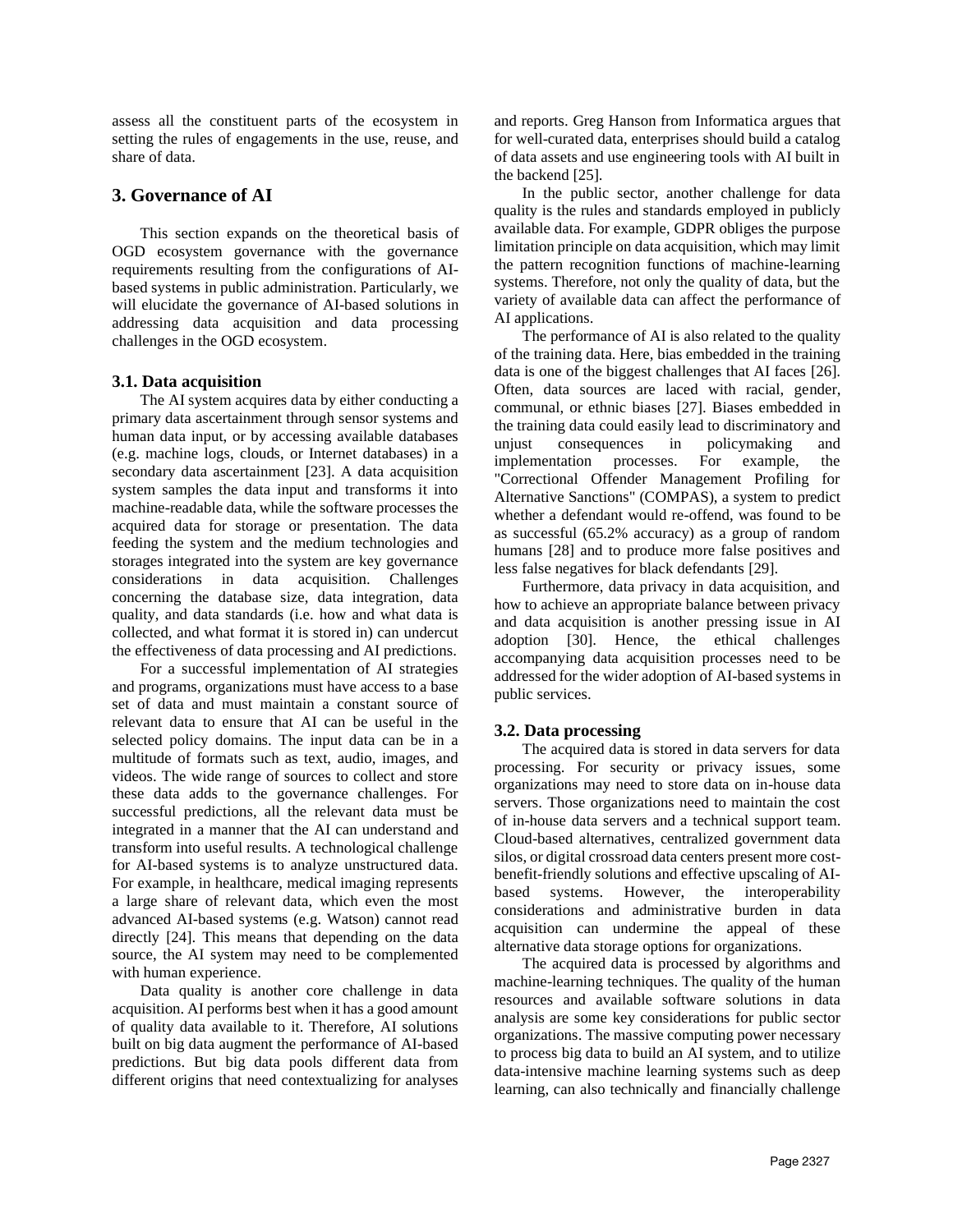organizations. The effectiveness of AI-based solutions requires high-end processing power, and the cost of large infrastructure requirements are considered as impediments to the adoption of AI technology [31]. In addition, there is a high demand for a limited number of AI experts, which is associated with the increasing cost of education and salaries [32]. Cloud computing environment and outsourcing can mitigate some maintenance costs. Nevertheless, organizations need to plan in advance the cost and technical requirements to maintain higher computational speed requirements along with higher availability of data to scale up their AI-based systems.

The output procured by the machine needs to be presented in an easily interpretable way by the user. A caveat on data visualization is the phrasing of wording and visuals in the analysis results. The confidence intervals of the results may vary depending on the employed algorithm or statistical techniques, but studies on human cognitive bias show that the framing of information and behavioral factor tend to affect the interpretation of results by the users [33]. There are ongoing technical efforts to detect and remove bias from AI systems, but these efforts are considered in the early stages [34]. A mathematical notion of fairness and technological fixes have their limits in overcoming systematic and cognitive biases in each social context [35].

# **4. Governance by AI**

'Governance by' refers to the use of digital technology in policymaking and policy implementation. The following subsections will elucidate the governance challenges associated with AI-based solutions in policymaking and policy implementation.

# **4.1. Policymaking**

Eggers et al [36] presume that AI can change the role of humans in the policymaking processes in four ways. First, AI can relieve public workers by taking over repetitive tasks, allowing public servants to focus on more valuable tasks. Second, AI can help to break up a job into smaller tasks and can take over as many of them as possible, improving the efficiency of policymaking processes. Third, AI can replace a human agent by automating policymaking processes. Fourth, AI can augment the performance of public servants by complementing their skills and improving the effectiveness of policymaking processes. While each scenario infers diverse efficiency gains in policymaking, their disruptive effect on human agents in administrative and policymaking processes varies drastically.

By the same token, according to Scherer [37], AI presents two risks in policymaking, namely the loss of predictability and the loss of control. Loss of predictability is caused by big gaps in processing capability between AI and human agents, where AI can process huge amounts of data at high speeds beyond the capabilities of human agents, making the results no longer comprehensible and verifiable for humans. Thierer et al [38], therefore, define AI-led information processing systems as 'black box' for human end-users, turning their role as data feeder and recipients of results without the ability to control the validity of methods and criteria in policymaking. Loss of control refers to the dislocation of human control in influencing the system operations. The self-learning mechanisms of AI allow it to reprogram itself for process optimization, and the personnel responsible for maintenance and monitoring of the system can partially or completely lose the ability to realign the system with policy objectives.

Furthermore, AI-led policymaking is stranded by the legal, moral, and ethical framework conditions. Human decisions in public policy are political in nature and soft skills such as ethical trade-offs, social rules, empathy, humanity, and conscientiousness have a conclusive influence on the outcome of decisionmaking processes and their subsequent evaluation [23]. For the moment, AI technology lacks these human cognitive qualities and has limitations to take over human roles in public decision-making processes [39].

The use of AI in policymaking also raises concern about its behavioral impact on human-led decisionmaking processes. For instance, a study on an automated profiling system for unemployment claims in Poland has found that less than 1 in 100 decisions made by the algorithm have been questioned by the responsible clerk [40]. Behavioral factors such as lack of time to ponder the details, fear of repercussions from the supervisors, and a belief in the objectivity of the process appear as driving influences behind the behavior of clerks, making human-led decision-making processes practically automated systems [41].

By taking into consideration these potential challenges, Janssen and Kuk [42] envisage governance by AI can at best be used only on mundane tasks. Similarly, Eggers et al [36] underline that AI is most suited to handle repetitive, highly structured, and regulated work processes. They recommend organizations issue a work structure and process analysis regularly to draw up the respective areas of application for AI in policymaking. However, this caveat does not necessarily pertain to the capabilities of AI technologies, rather to the task encroachment and accountability risks imposed by advanced AI solutions in public administration, as a growing number of use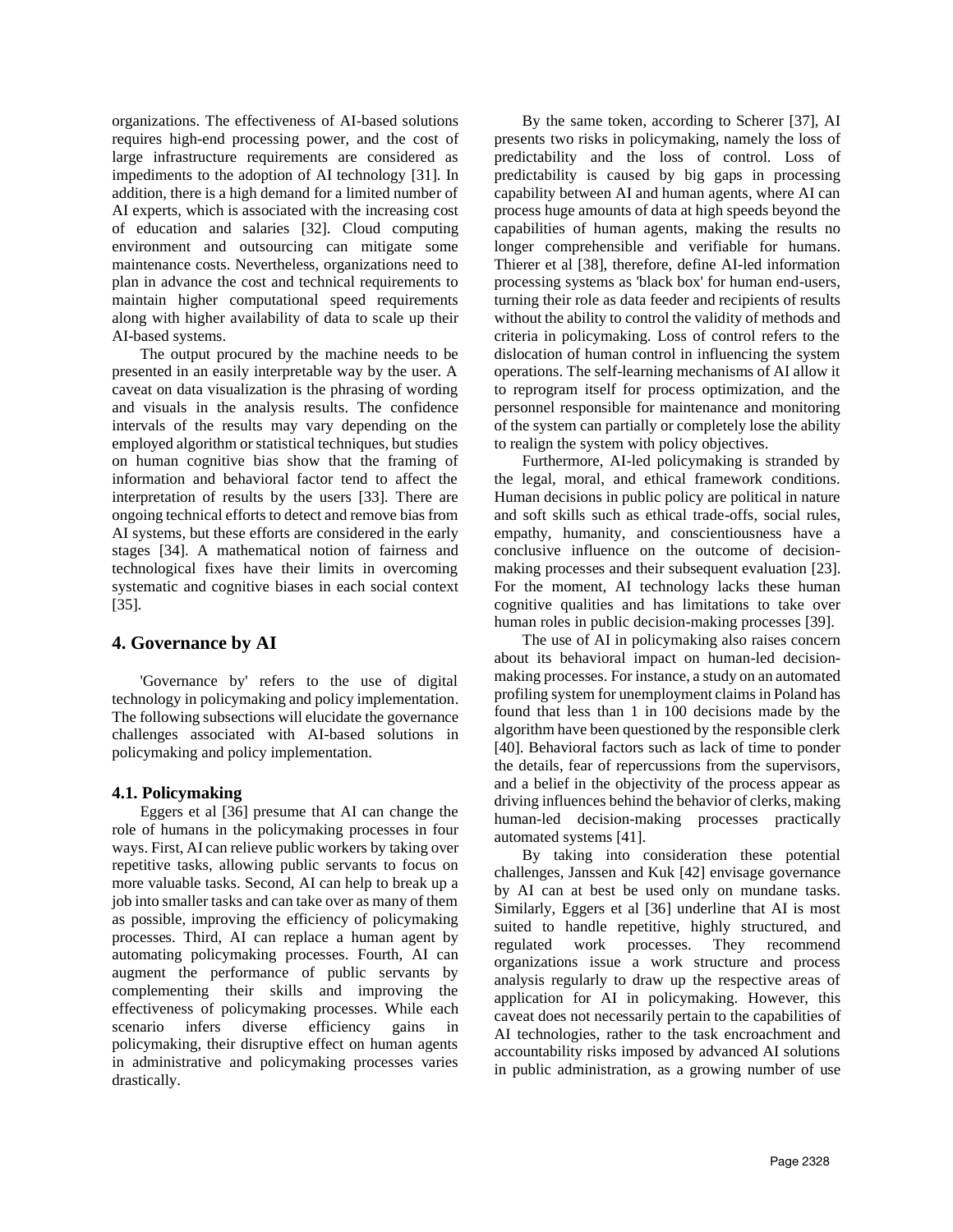cases show that AI solutions are becoming more attuned to handle complex and cognitive tasks [43].

### **4.2. Policy implementation**

AI can replace the role of human agents over the delivery of public services, and engage with end-users, not only in policymaking but also in policy implementation. AI-led bots and AI-powered digital interfaces can especially replace public servants for repetitive and predictable tasks. Many authors even highlight the risk of increasing the replacement of human agents in healthcare, education, logistics, and organizational processes, which raises the threat of mass unemployment in various public sector areas [44].

Nonetheless, the wider usage of AI in policy implementation can also create new jobs and roles in public services. Skills in algorithms and the use of AI in systems have already become high-demanded skills in the job market [45]. Not only the technical staff but also public managers are required to enlarge the working capabilities by AI usage and to develop a better understanding of how AI can supplement the workforce to achieve better results faster [36]. The challenge is, however, the technical and managerial staff or the people working in the jobs at risk do not necessarily have the required skills and formal training to ease the pressure on human resource management in public administration.

The impact on the workforce is only one governance consideration for AI usage in policy implementation. AI safety and end-user behaviors are other concerns in the governance by AI. AI safety refers to assuring the secure performance and impact of AI [46]. These safety concerns not only relate to issues of information security, but also to complex and safetycritical situations resulting from circumstances where the AI may learn negative behavior from its environment and misunderstand its surrounding [47]. Taking the necessary precautions and safety measures are important for the scope of AI applications. Bostrom and Yudkowsky [48] underline the necessity of AI technology to be resilient against adverse manipulation by humans. For AI applications based on reinforcement learning and automated executions, safety measures need to be in place to avoid catastrophic consequences. It is also important to avoid negative side effects to the working environment during the learning process of AI applications [49].

Lastly, studies show that the uptake of new services by AI-bots has not been particularly high, leading the authorities to believe that some form of proactive marketing would be necessary to change citizens' behavior [41]. Kuziemski and Misuraca [41] assert that to pursue such projects further, local authorities need to develop user experience and awareness. However, user experience and awareness cannot be enhanced solely by marketing practices, and trust in public administration is important to facilitate the transition. Especially, recent studies suggest that public service processes have a significant impact on citizens´ trust in public administration, and in particular the absence of corruption is a strong institutional determinant in trusting public administration for the use of digital technologies [50]. Therefore, holistic approaches are needed in service design to leverage AI technology in service provider and citizen interactions.

# **5. A conceptual framework to design AI compatible OGD governance**

In this last section, we present a conceptual framework to design an OGD governance model, which adopts a platform governance approach and integrates the governance needs derived from the use of AI.

The purpose of this tool is to systematically identify and analyze the interrelationships among multiple change factors on OGD governance design and to project available AI-based solutions for the OGD ecosystem by assessing the managerial, organizational, legal, technological, moral, and institutional variances. Through the recursive and reflexive analysis of each step, policymakers and system designers can develop reliable strategies in leveraging AI solutions for the use of OGD in public governance.

Figure 1 presents the six steps in the design of an AI-compatible OGD governance. Each of these steps is elaborated on below.

# **Figure 1. The 6-step model in designing AI compatible OGD governance**



#### *Step 1: Identifying contingencies*

According to Lee et al. [12], characteristics of platform governance are influenced by external and internal contingencies. External contingencies refer to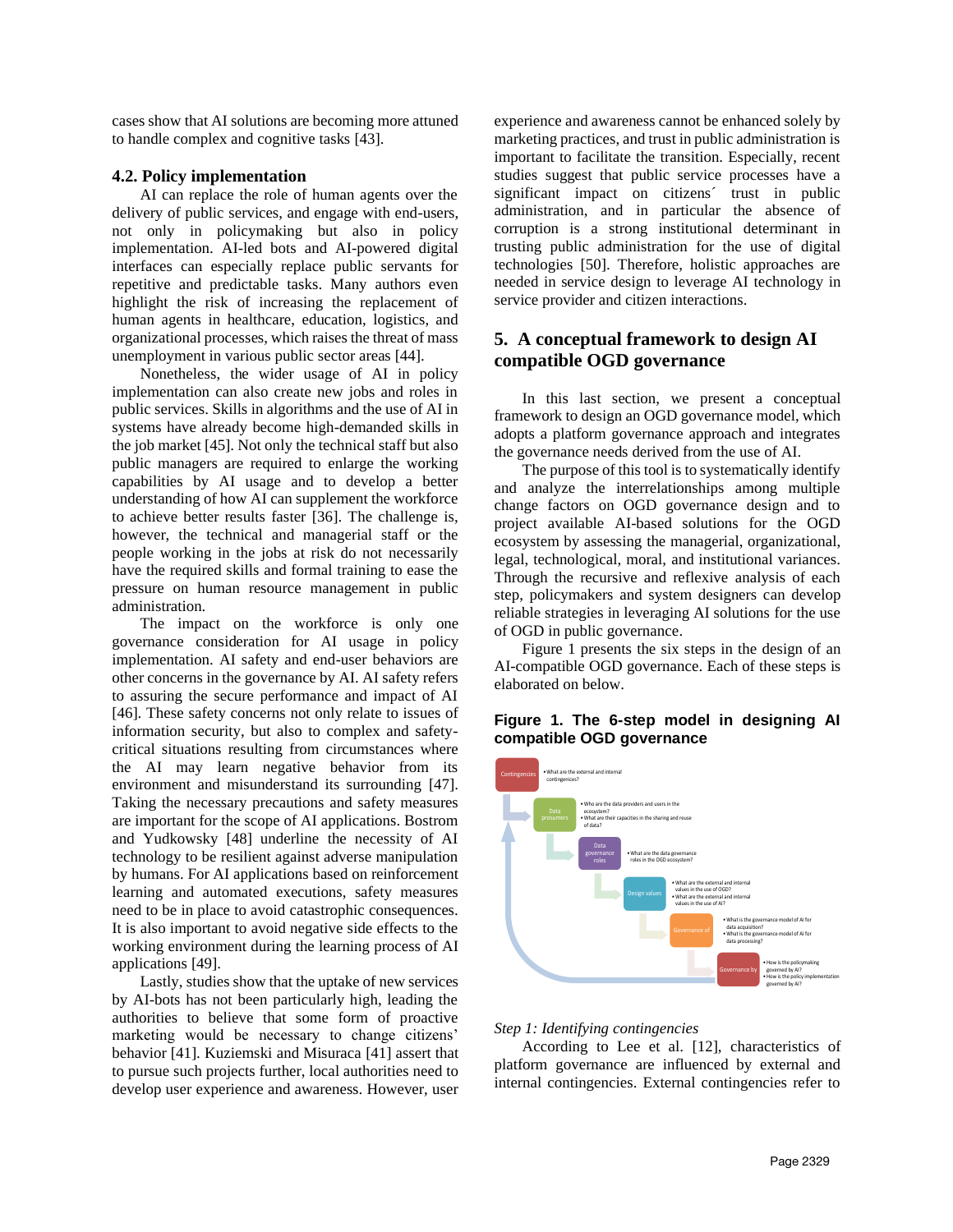the environmental context of a public sector organization, such as regulative framework, market structure, social and economic dynamics, political and institutional factors. For example, in the OGD context, some external contingencies can be related to the legislation and regulations governing the collection and the reuse of publicly available data. External contingencies also pertain to the data feeders in the ecosystem. For instance, the sources of data and its formation (single or multiple sources), the role of public and/or private organizations in the ecosystem, and the data quality and control standards are some aspects of market structure.

External contingencies also influence the choices in internal contingencies. Compared to external contingencies, internal contingencies are the more immediate and direct causes of the characteristics of the platform. Internal contingencies are platform strategy, multi-homing strategy, governance configuration, open strategy, and platform maturity [12]. Platform strategy pertains to the rules on access, control, data provenance, conformance, and monitoring the quality of OGD. Multi-homing and open strategy respectively pertain to the rules of access and the reuse of OGD by the platform users. Governance configuration pertains to how a desirable behavior in the platform is achieved based on authority- or trust-based formations. Lastly, platform maturity pertains to the level of participation and the critical mass of data accumulated in the platform.

Hence, the first step in OGD governance design is the identification of external contingencies that may impede the available design choices in platform governance. Subsequently, the effect of external contingencies on existing strategies, internal and external rules, and structures for the platform governance needs assessment. For example, political scandals and previous cases with fraud may prioritize transparency and privacy considerations in the design of platform governance. It is important to highlight that the contingencies also depend on the outcomes of AI applications in platform governance (see the feedback loop in Figure 1). Therefore, an iterative and dynamic process is called for in the identification of contingencies.

# *Step 2: Identifying data prosumers*

Data prosumers are the organizations, individuals, and automated agents supplying raw and/or processed data in the platform and reusing the data for public, commercial, social, or academic purposes. In a platform ecosystem, the data prosumers can be public or private, and they could be communities or individual users that can access and reuse the data available in the platform. This step is not only about identifying data providers (and beneficiaries of OGD) but also about assessing the

existing capacities among prosumers, and about cultivating the data for the growth of the platform ecosystem. For example, in a system dominated by a few main data providers, the data storage and processing capacities of those organizations would eventually delimit the growth and the big data potential of the ecosystem. Depending on the technological choice in AI-based solutions, the role of data prosumers may vary. For example, in big data-led AI systems, private sector organizations holding large amounts of data may have a more important role in data production.

#### *Step 3: Assigning data governance roles*

Lee et al. [12] identify four main data governance roles in a platform ecosystem: data committee, data manager, data owner, and data subject. The data committee is responsible/accountable for clarifying the role of data in the platform ecosystem [51]. It makes decisions about the purpose of data use, desirable behaviors, and appropriate governance mechanisms, aligning business goals. The role is generally taken by the orchestrator of the platform owner. Data manager refers to the role of data management in the platform ecosystem including data collector, data steward, and data custodian. It is responsible for the implementation of data management tasks and verifying the conformance of data governance rules. The role also can be shared with platform users as they can monitor or audit the use of data. The data owner is an individual (or company) who owns data by uploading user content or profile, or by providing the result of analytics jobs to the platforms. The data subjects are the people whose personal data are used in the ecosystem and who are identified or identifiable (Art. 4.1 of the GDPR). The process of assigning data governance roles in an OGD ecosystem requires the interactions between public and private stakeholder organizations. The level of trust vested in public and non-public actors as well ownership of AI technologies may determine the role and power distributions in platform governance. A key challenge for system designers is to create a transparent and inclusive governance mechanism in the distribution of data governance roles that engender legitimacy and trust in public governance processes.

#### *Step 4: Identifying design values*

Design values stem from the internal and external value propositions associated with the use of OGD and AI in public governance. Internal values represent the value of OGD and AI-based solutions to a particular organization based on organizational, technical, and managerial investment requirements and expectations. External values stem from the expectations from the platform users and beneficiaries on the (re)use of OGD and AI in public policy processes and service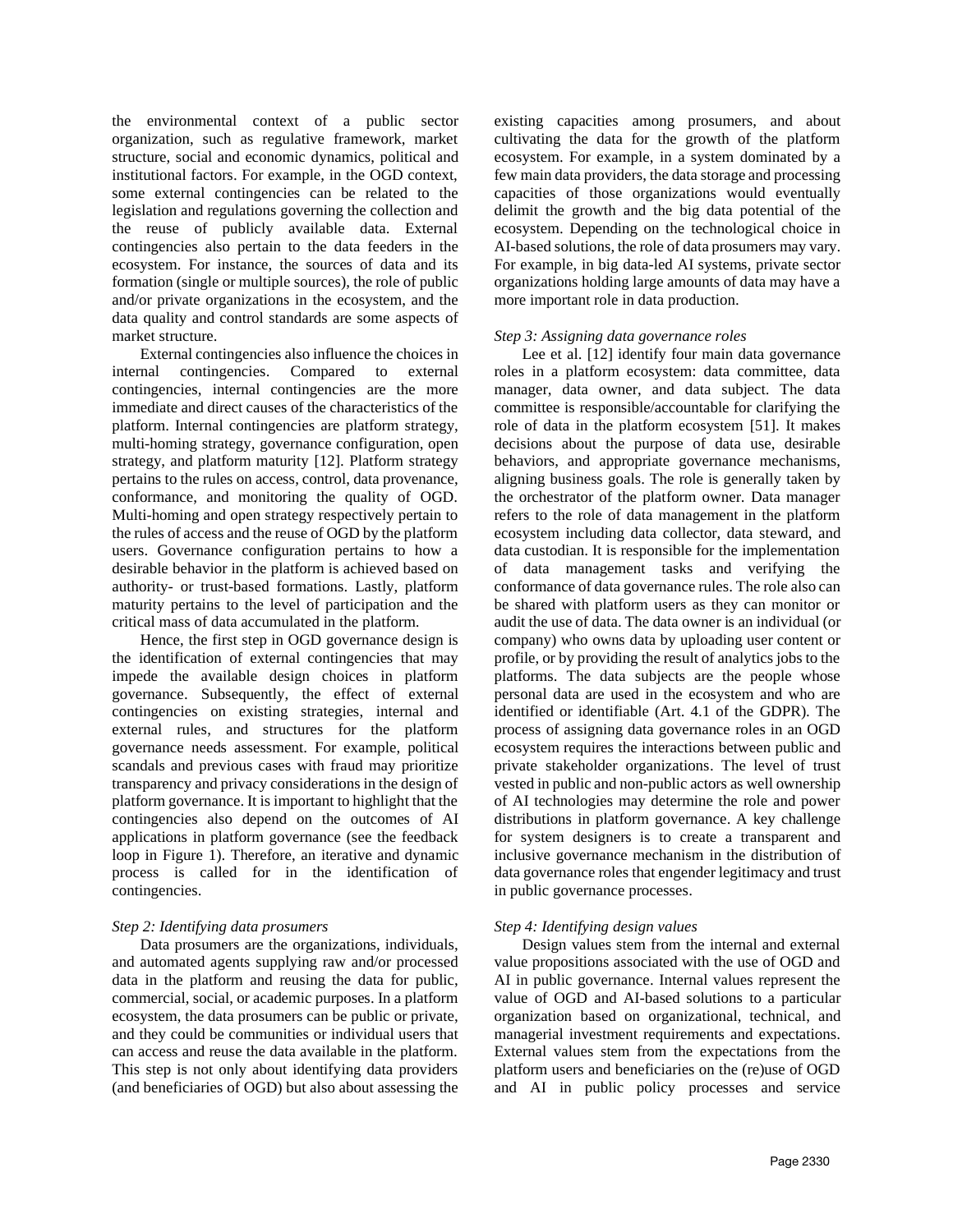provisions. For example, improving the efficiency and effectiveness in policymaking processes concerning tax fraud detection by leveraging machine learning algorithms is an example of an internal value proposition. Alternatively, protecting the privacy rights and business interests of platform users are forms of external value propositions. An effective governance design process needs to identify the value propositions associated with the way OGD is used and align the value propositions with data governance goals, in an order of importance.

Indubitably, the values are subjective to the actors involved in data governance and the choice of particular value propositions might incur trade-offs and political costs. Therefore, it is not an easy task for policymakers to create an ordinance among value propositions. It is also possible different prosumers may have contradictive value propositions or expectations in data governance. Therefore, the involvement of the prosumers in this stage is necessary to understand the value hierarchies of prosumers and thereby to design more legitimate platform governance. A possible methodological tool to that end is the means-end chain (MEC). MEC is a formal heuristic tool to define a hierarchy of goals and values that represent potential identities of the actions necessary for the person to reach his or her goal [52]. In a classical MEC, goals are grouped through four stages in a value chain: attributes (concrete and abstract attributes of a goal), the functional consequence of attributes (immediate, tangible effects on the user), the psychological consequence of attributes (the emotional impact on the user), and values (the emotional state-of-mind the user is trying to achieve). According to Gutman [52], MEC provides a flow toward desired ends at successively higher levels of abstraction extending from the product or service to important aspects of consumers' selfconcepts. In doing so, MEC creates hierarchically related sets of elements across levels of abstraction and allows differentiating goals from values. As Gutman puts it, goals represent what we want, and values are why we want them. In an exemplary study on the choice of beverage, while studying for a test, first-year marketing students in a New England university replied to a series of 'why' probes to elucidate the instrumentality of an act (e.g. drinking a particular beverage) in goal attainment [52]. The answers of students were processed through a laddering methodology and presented as a hierarchy of goals and value propositions associated with the choice of beverage (e.g. coffee or soft drink).

#### *Step 5: Designing the governance of AI*

Preferences in the design values directly influence the choice of AI-based solutions to process the data in

the OGD ecosystem. AI-based solutions (e.g. machine learning, advanced analytics techniques) may have different governance attributions in the system architecture choices, with different value propositions and trade-offs influencing the architecture design of the platform ecosystem. Therefore, the design principles and data governance goals set in the previous steps delimit the choice with AI solutions and type of data (e.g closed or private) brought in data acquisition and data processing processes. Additionally, considerations about technology readiness and maturity, associated organizational and human resource capacities, transparency, explainability, and interoperability of AI solutions are other important issues that can delimit the available choices in AI solutions and their inclusion in the OGD ecosystem.

### *Step 6: Designing the governance by AI*

The last step in the governance design of an AIcompatible OGD ecosystem is evaluating the adaptability of policymaking and policy implementation processes with AI solutions. Techno-social power dynamics among data prosumers, control and incentive mechanisms to share and (re)use data in public policy processes, safety, and privacy considerations, and the role distributions among automated and human agents in public governance must be considered. The policy choices on the use of AI solutions in the OGD ecosystem and their policy outcomes are expected to affect, in time, the roles of prosumers and their involvement in platform governance. Therefore, it is important to envisage effective risk and change management mechanisms to adjust changes in user behaviors. For that, there is a need for periodic reevaluation of the relevance of the existing policy goals and contingencies by strategic planning and management teams, to ensure the sustainability of the OGD governance design.

# **6. Conclusion**

The integration of OGD ecosystems with AI-based solutions can significantly improve the effectiveness of data-driven policies in public governance. In this article, we first identified the existing governance approaches and key design considerations in the governance of an OGD ecosystem, and later elaborated on the governance design challenges derived from the technological properties of AI-based solutions in the public sector domain. Through the synthesis of governance challenges associated with OGD ecosystem design and the use of AI in the public domain, we developed a conceptual framework to act as a decision-making heuristic for policymakers to develop reliable strategies in exploiting AI and OGD in public governance.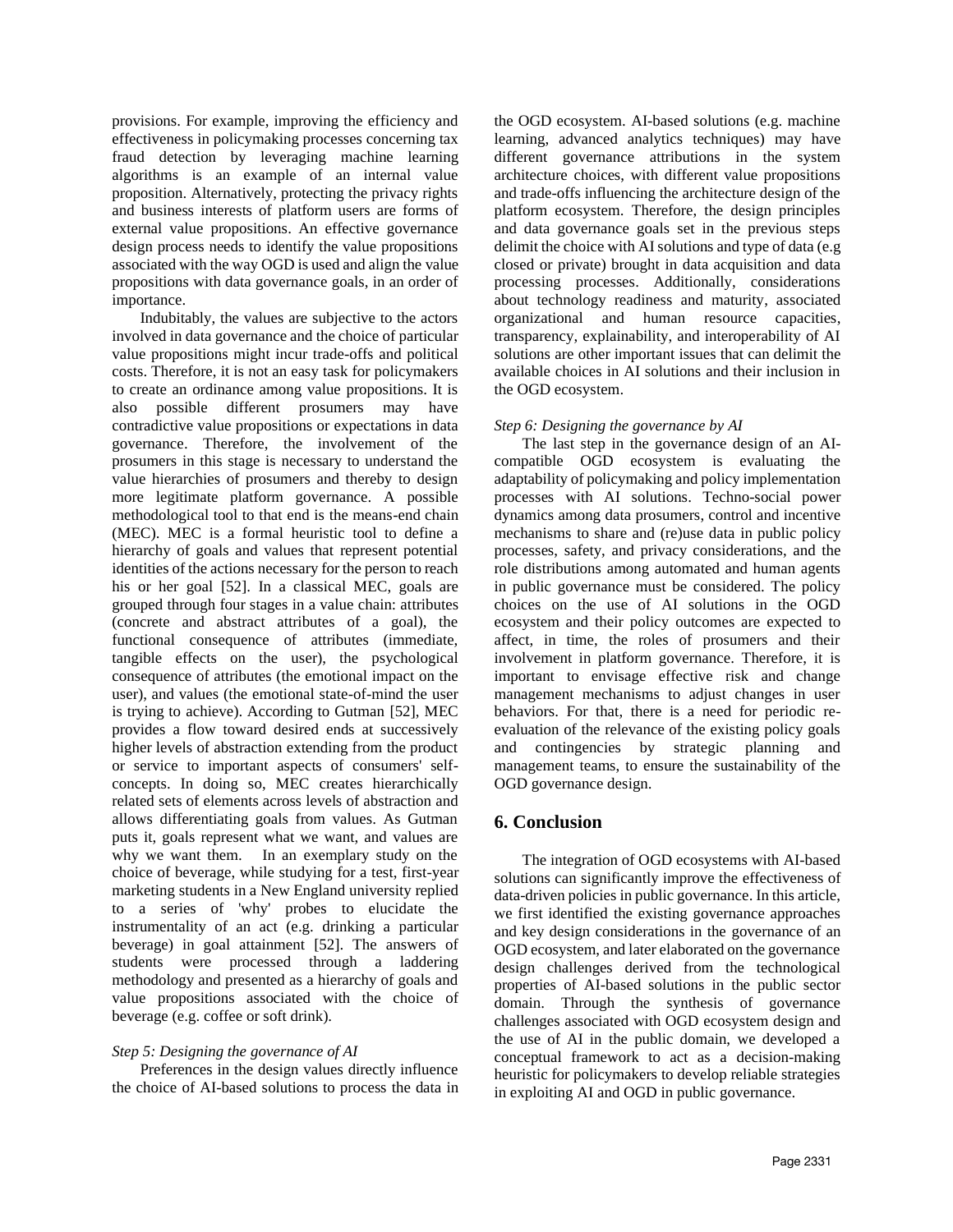With this analytical tool, policymakers and system designers can systematically analyze the compatibility of available AI solutions to the needs and requirements of data prosumers in an OGD ecosystem. Policy choices with values and contingencies are dependent on the area of application, maturity of existing data governance systems, and institutional contexts. To ensure the effectiveness of policy design processes using this tool, the implementation of effective feedback mechanisms and periodic assessments with relevant stakeholder organizations are important. For that public sector organizations need to develop the necessary consulting and deliberation mechanisms.

Several issues remain to deliberate further about how AI can best be used to leverage OGD in public value creation. First, AI adoption in the public sector is influenced by various institutional, legal, cognitive, political, technical factors that create a distinction between available and desirable technological solutions. Furthermore, concerns about transparency and accountability of machine learning systems, task encroachment on human's role in public administration, lack of data analytics skills in the public domain, and biased datasets to supplement learning mechanisms put a strain on the use of advanced AI solutions in the public sector. These concerns inevitably limit the effective integration of available AI technologies within OGD platforms.

Secondly, both OGD and AI governance are contingent upon the (mis)match of value propositions imposed by various actors participating in platform governance. These value propositions are not fixed and are subjected to change in user behaviors and consequential events that can undermine the trust toward the role of public and private sector organizations in data governance. We need further research to understand better the underlying mechanisms between the use of AI and OGD solutions and citizen trust, and public value creation.

Third, for the moment, most data-sharing services are derived from centralized servers in the public sector domain and/or big data repositories controlled by profitbased organizations. This centralized constellation might be beneficial for the implementation of AI technologies to improve the efficiency of public service processes, but in the long run, might undermine the wider adaptability of AI solutions in public governance. The inclusion of other digital solutions such as selfsovereign identity and blockchain technologies might improve the quality of OGD and facilitate the adoption of more advanced AI solutions in public governance. However, for the moment, we lack an empirical and theoretical basis on how best to introduce these various technologies to leverage OGD in public governance. Further theoretical and empirical research is needed to understand the governance implications of these decentralized technologies in the use of OGD and AI in public governance.

# **10. References**

- [1] Van Ooijen, B. Ubaldi, and B. Welby, "A Data-Driven Public Sector", OECD Working papers on public governance No.33, 2019.
- [2] B. Ubaldi, "Open Government Data: Towards Empirical Analysis of Open Government Data", OECD Working papers on public governance No.22, 2013.
- [3] E. Ruijer, and A. Meijer, "Open Government Data as an Innovation Process: Lessons from a Living Lab Experiment", Public Performance & Management Review 43 (3), 2020, pp. 613–35.
- [4] M. A. Hossain, Y. K. Dwivedi, and N. P. Rana, "State-ofthe-Art in Open Data Research: Insights from Existing Literature and a Research Agenda" Journal of Organizational Computing and Electronic Commerce 26  $(1-2)$ , 2016, pp. 14-40.
- [5] L. Reggi, and S. Dawes, "Open Government Data Ecosystems: Linking Transparency for Innovation with Transparency for Participation and Accountability", In: H. Scholl et al. (eds) Electronic Government, EGOV 2016, Lecture Notes in Computer Science, vol 9820, Springer, Cham, 2016.
- [6] M. Janssen, Y. Charalabidis, and A. Zuiderwijk, "Benefits, Adoption Barriers and Myths of Open Data and Open Government", Information Systems Management, 29 (4), 2012, pp. 258-268.
- [7] E. Barry, and F. Bannister, "Barriers to Open Data Release: A View from the Top", Information Polity, 19 (1,2), 2014, pp.129–52.
- [8] M. Maretti, V. Russo, and E. del Gobbo, "Open Data Governance: Civic Hacking Movement, Topics and Opinions in Digital Space", Quality & Quantity, 2020.
- [9] C. Bonina, and B. Eaton, "Cultivating Open Government Data Platform Ecosystems through Governance: Lessons from Buenos Aires, Mexico City and Montevideo." Government Information Quarterly 37 (3), 2020.
- [10] I. Safarov, "Institutional Dimensions of Open Government Data Implementation: Evidence from the Netherlands, Sweden, and the UK", Public Performance & Management Review, 42 (2), 2019, pp. 305–28.
- [11] J. Millard, "Open Governance Systems: Doing More with More", Government Information Quarterly, 35 (4), 2018, pp.77–87.
- [12] S. U. Lee, L. Zhu, and R. Jeffery, "A Contingency-Based Approach to Data Governance Design for Platform Ecosystems", PACIS 2018 Proceedings, 2018.
- [13] F. Welle Donker, and B. van Loenen, "How to Assess the Success of the Open Data Ecosystem?", International Journal of Digital Earth, 10 (3), 2017, pp. 284–306.
- [14] F. Van Schalkwyk, M. Willmers, and M. McNaughton, "Viscous Open Data: The Roles of Intermediaries in an Open Data Ecosystem.", Information Technology for Development, 22, 2016, pp. 68–83.
- [15] S. S. Dawes, L. Vidiasova, and O. Parkhimovich. "Planning and Designing Open Government Data